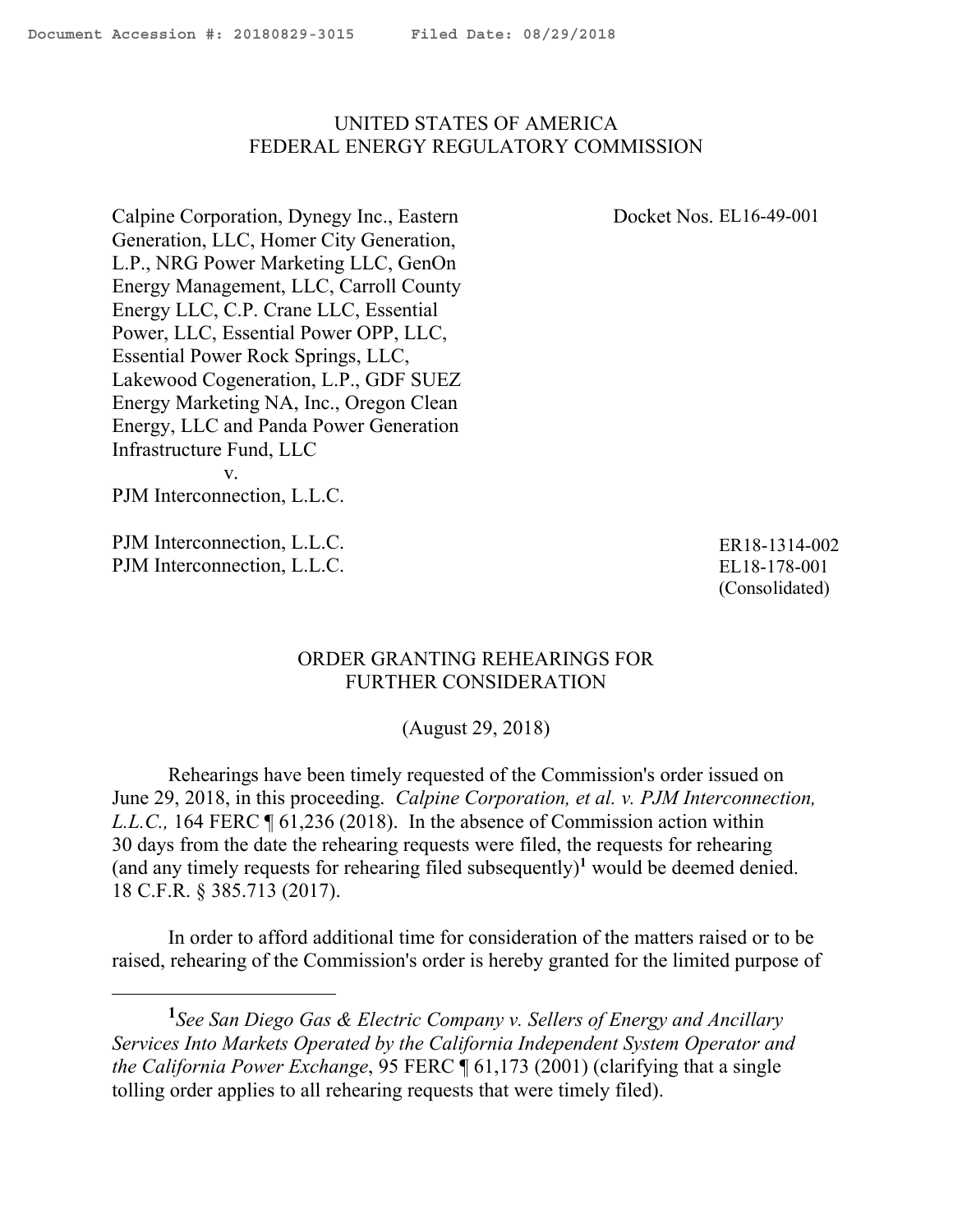Docket No. EL16-49-001, *et al.* - 2 -

further consideration, and timely-filed rehearing requests will not be deemed denied by operation of law. Rehearing requests of the above-cited order filed in this proceeding will be addressed in a future order. As provided in 18 C.F.R. § 385.713(d), no answers to the rehearing requests will be entertained.

> Nathaniel J. Davis, Sr., Deputy Secretary.